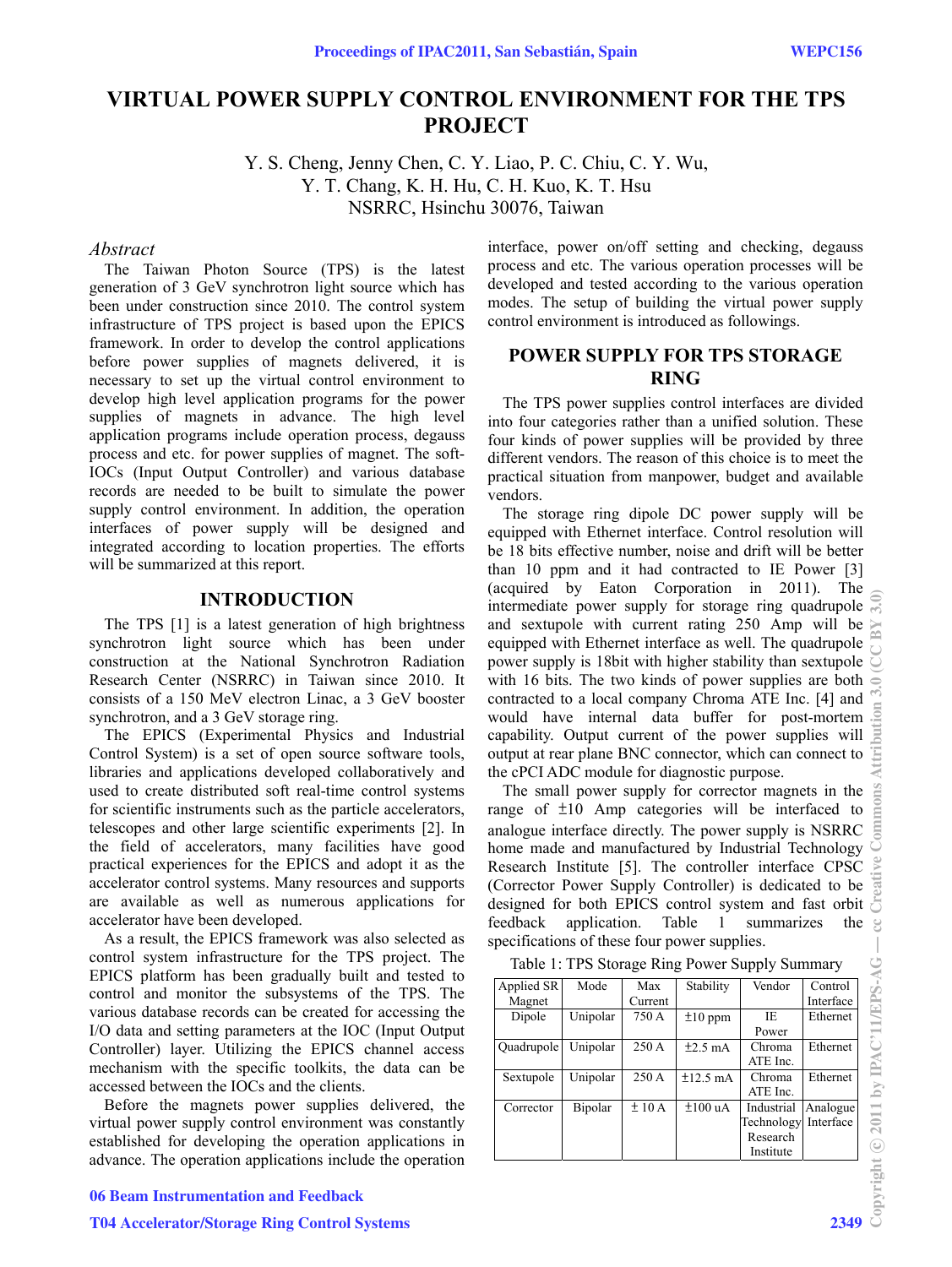## **STORAGE RING POWER SUPPLY CONTROL**

Control system for the TPS is based upon EPICS toolkit framework. The EPICS toolkit provides standard tools for display creation, archiving, alarm handling and etc. These toolkits which have various functionalities will be employed to monitor and to control accelerator system.

At each cell, controls of dipole, quadrupole and sextupole power supplies with Ethernet interface will be implemented on one cPCI IOCs crate running EPICS as Fig. 1. The cPCI EPICS IOC equipped with the latest generation CPU board will be standardized as ADLINK cPCI-6510 CPU module [6]. The 6U cPCI platform was chosen for the EPICS IOC platform. Local company manufactured crate and CPU module that could provide an economic solution is the major reason. The StreamDevice is a feasible module to build connection between EPICS IOC and power supplies.

Fig. 2 shows the small power supplies applied for both slow and fast correctors and skew quadrupoles. There will be 8 power supply modules in one crate and the most left slot will be plugged in one CPSC (Corrector Power Supply Controller). Besides general control, monitor and configuration, the fast correctors will be also applied for the fast orbit feedback. The CPSC with EPICS IOC is therefore dedicatedly designed and the embedded FPGA will handle fast update application. Synchronization mechanism and built-in waveform are also supported. Fig. 1 shows the overall control of power supplies for each cell of the storage ring.







Figure 2: Corrector power supply crate. There will be 8 power supply modules in one crate and the most left slot will be plugged in one CPSC.<br>  $\begin{bmatrix}\n\vdots \\
\vdots \\
\vdots \\
\vdots\n\end{bmatrix}$ <br>
2350

### **BOOSTER SYNCHROTRON POWER SUPPLY AND ITS CONTROL**

The booster power supply is composed of one 1200 Amp dipole power supply with maximum current 1200 Ampere and four quadrupole power supplies with maximum current of 120 Ampere. These power supplies will be equipped with the same controller with serial control interface internally. Serial to Ethernet adapter will interface with control system. These power supplies can accept external waveform reference input or generate waveform by internal waveform generator. All power supply can be operated at 3 Hz. The most probably drive waveform is sinusoidal wave.

### **POWER SUPPLY FOR TRANSPORT LINES AND ITS CONTROL**

Power supplies for the linac to the booster transport line and booster to the storage ring power supply consists of dipole and quadrupole power supplies. Since the rating of the power supply is 250 Amp only, to meet the requirement of dipole magnet, it needs parallel up to three sets. The power supplies have the same Ethernet interface with the storage ring sextupole. The corrector power supply will be controlled by the CPSC module also.

There are two DC septa in the booster extraction and storage ring injection. The same power supply will be used for this application.

### **VIRTUAL POWER SUPPLY CONTROL ENVIRONMENT**

The virtual power supply control environment is established to develop the operation progress of TPS magnet power supply. The dedicated soft-IOCs are built individually at the 24 cPCI platforms to operate the devices of the 24 cells of storage ring respectively. Each soft-IOC is used to control 10 quadrupole magnet power supplies and 7 sextupole magnet power supplies, and one of soft-IOC is appended to control only one dipole magnet power supply.

To create the EPICS support for virtual power supply control environment, each soft-IOC is set up with the specific EPICS base, modules and extensions at the Linux operation system. The related software environment is summarized as shown in Table 2.

Table 2: Software Environment of the EPICS Support

|              | <b>Version</b>                                          |  |  |
|--------------|---------------------------------------------------------|--|--|
| OS           | IOC: Fedora Core 11 (2.6.29)<br>Client: RHEL 5 (2.6.18) |  |  |
| <b>EPICS</b> | base-3.14.10                                            |  |  |
| Modules      | calc- $2.6.7$<br>$seq-2.0.12$                           |  |  |
| Extension    | edm- $1.12$ .xx<br>$labCA-3.1$                          |  |  |

06 Beam Instrumentation and Feedback T04 Accelerator/Storage Ring Control Systems